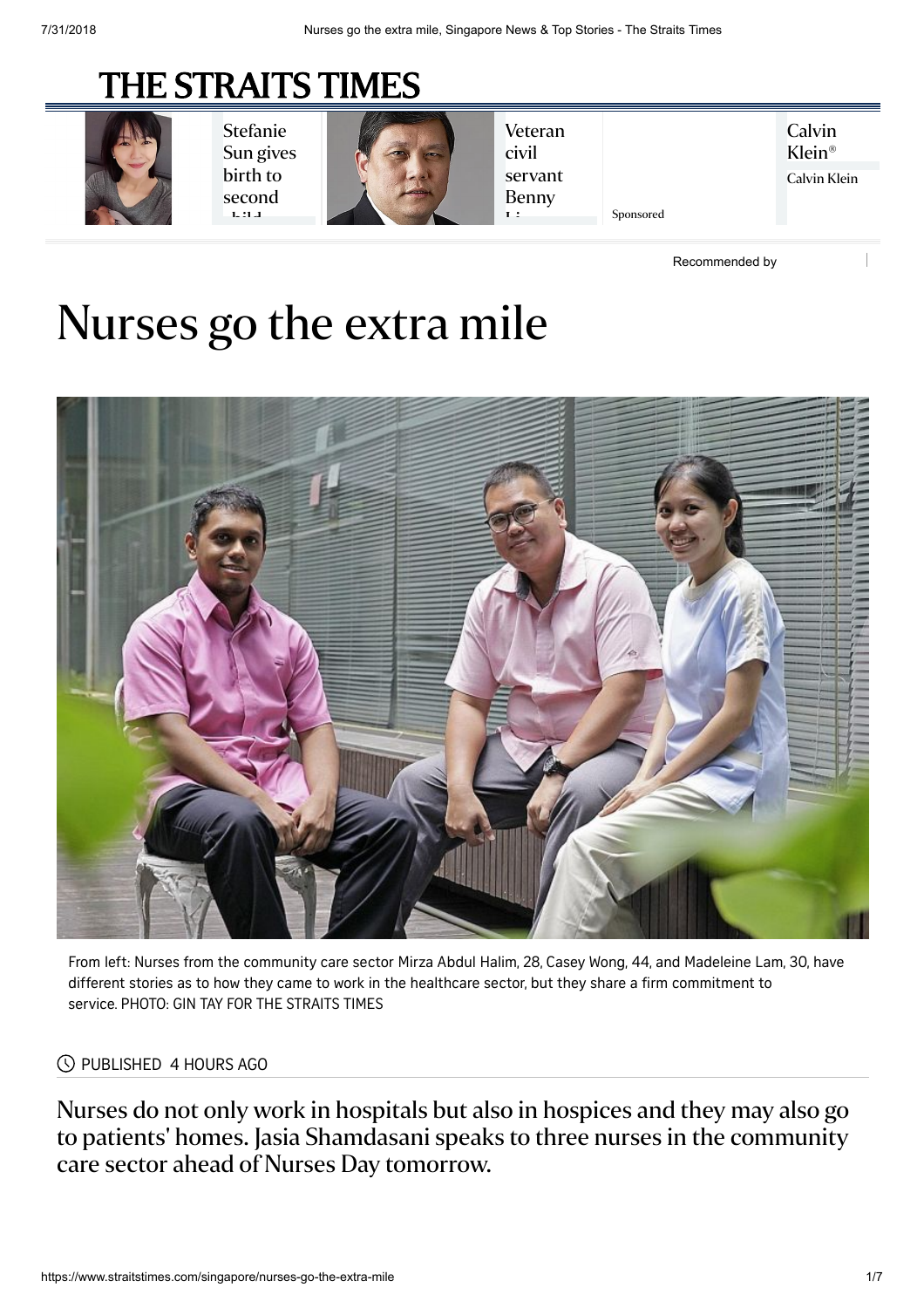Jasia [Shamdasani](https://www.straitstimes.com/authors/jasia-shamdasani) [\(mailto:sjasia@sph.com.sg\)](mailto:sjasia@sph.com.sg)

 $\overline{\smile}$ 

#### **FOLLOWING IN HIS MOTHER'S FOOTSTEPS**

Many nurses choose the profession because their lives were touched by a nurse.

That was the case for palliative care nurse Mirza Abdul Halim, 28, who was inspired by his mother, a primary care nurse who worked at a polyclinic for over 20 years.

As a young boy, he would go to the polyclinic just to catch his mother in action. There, he witnessed her compassion in administering treatment and teaching patients about health matters.

Seeing how much good she did for others made him decide to go into nursing as well.

He pursued a diploma in nursing at Ngee Ann Polytechnic and worked part time with a private nursing agency after completing his national service in 2011.

During his stint with the agency, Mr Mirza was able to try out different roles in various healthcare institutions and settings. He realised his calling was in palliative care, so he joined the Dover Park Hospice full time in 2014.

"While it felt good to help those in need of immediate care in acute care settings, it felt incomplete for me as I did not know what became of the patients after they left the hospital," said Mr Mirza.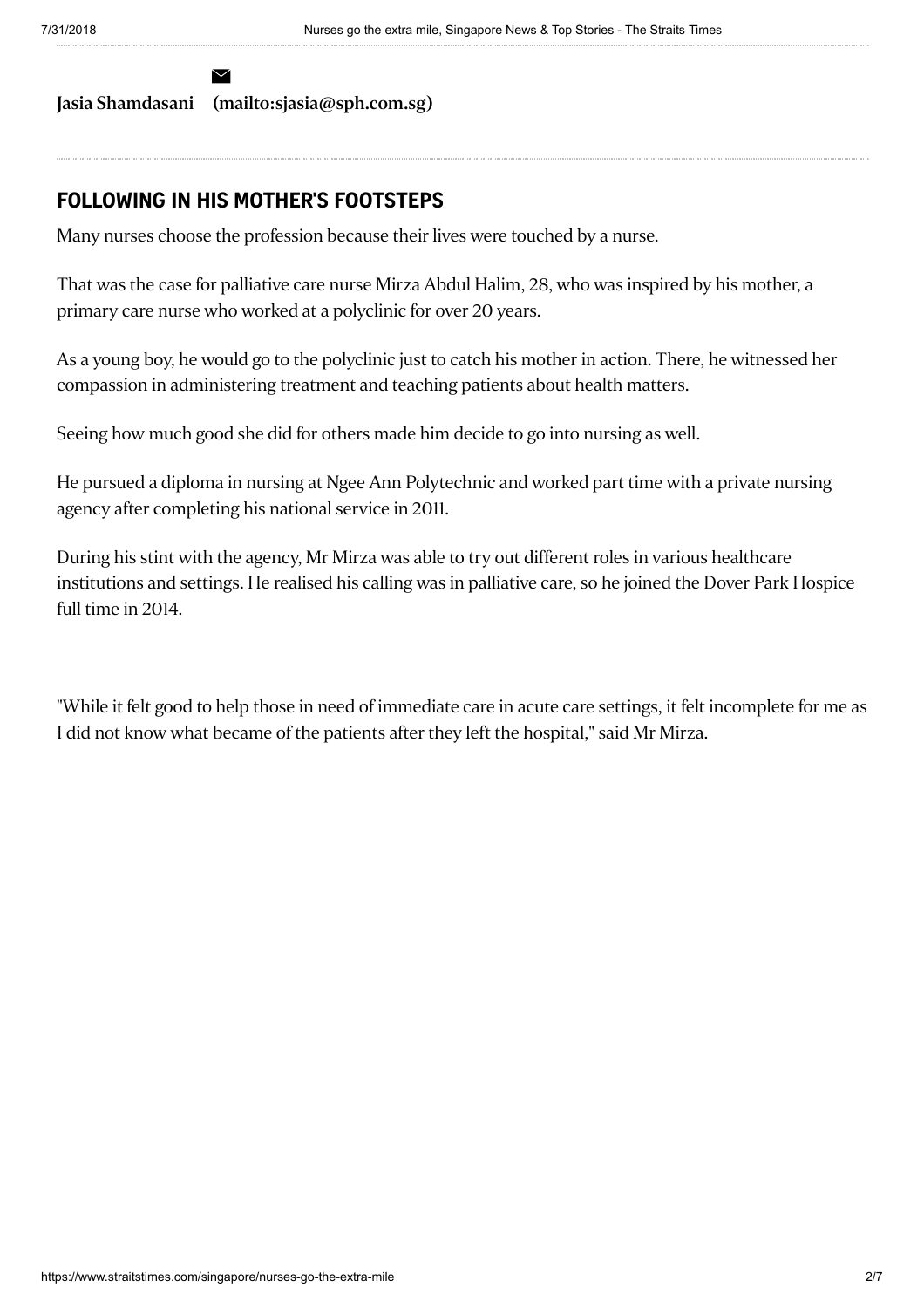

Palliative care nurse Mirza Abdul Halim was inspired by his mother, a primary care nurse whose compassion in administering treatment and teaching patients greatly impacted him. PHOTO: GIN TAY FOR THE STRAITS TIMES

"In palliative care, I feel that the care I give centres on all the patients' needs, and not just those that help them with daily living. This led me to decide on palliative care and commit full time."

As a palliative care nurse, Mr Mirza takes care of patients who are terminally ill and do not expect to live long. It can be a difficult and emotionally draining job. "One of the challenges I face is to manage the day-today expectations of a family who knows their loved one is about to pass on."

He takes the time to reassure families that the symptoms their loved ones are facing will be managed as best as possible.

Mr Mirza, who is single, also trains other nurses in palliative care and is currently pursuing a part-time degree in nursing with Curtin University.

"While it is difficult, I see continuing education as a necessary sacrifice I have to make for this period of time as I know I have to improve myself and have a better understanding of my career," he said. His mother, he said, supports his career choice.

### **FROM STAMPING PASSPORTS TO PALLIATIVE CARE**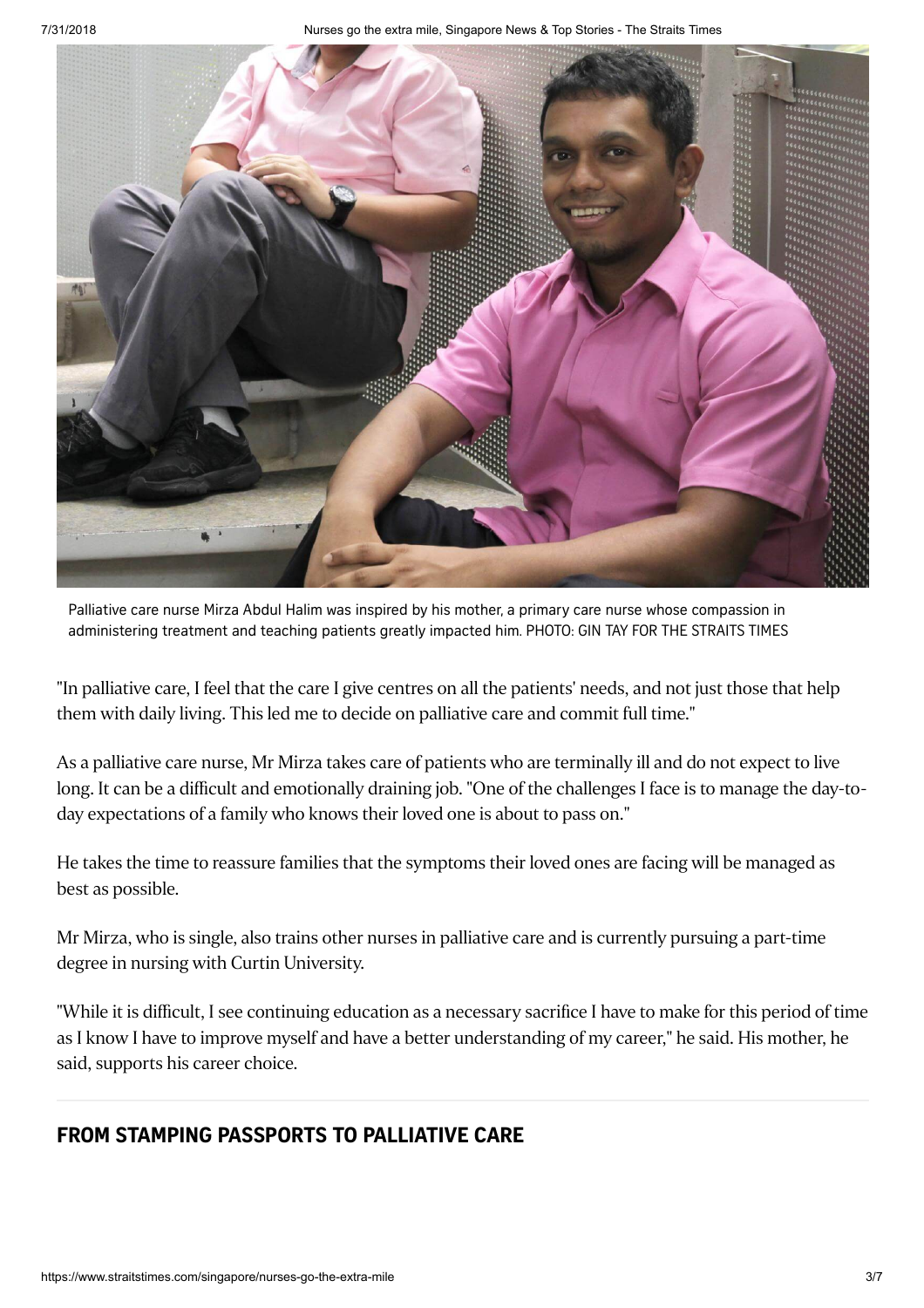7/31/2018 Nurses go the extra mile, Singapore News & Top Stories - The Straits Times



Mr Casey Wong found a lot of meaning in being a senior palliative care nurse, a job that he decided to take on to learn more about caring for those with terminal illness. PHOTO: GIN TAY FOR THE STRAITS TIMES

After stamping passports for two years as an immigration and checkpoints authority specialist, Mr Casey Wong, swopped his blue uniform for a nurse's whites.

"Nursing is a growing sector because of the silver tsunami," said Mr Wong, 44, who is a senior palliative care nurse at HCA Hospice.

To prepare for his career switch, he took up the Government's manpower professional conversion programme in 2005, which offered an accelerated two-year diploma in nursing at Nanyang Polytechnic.

"When I attended the programme, I almost wanted to quit, because it was really very tough," he recalled.

A hospital attachment changed his mind. "I found a lot of meaning in what I was doing, so I continued," said Mr Wong, who is single.

After graduating with a diploma in 2007, Mr Wong worked in a public hospital for seven years. But while he found the work meaningful, he faced many objections from his parents.

"My family didn't want me to go into nursing because they felt it was a dirty job looking after patients and cleaning up after them," he explained.

Mr Wong's mother began to see things differently when she became a patient at his hospital for an ailment.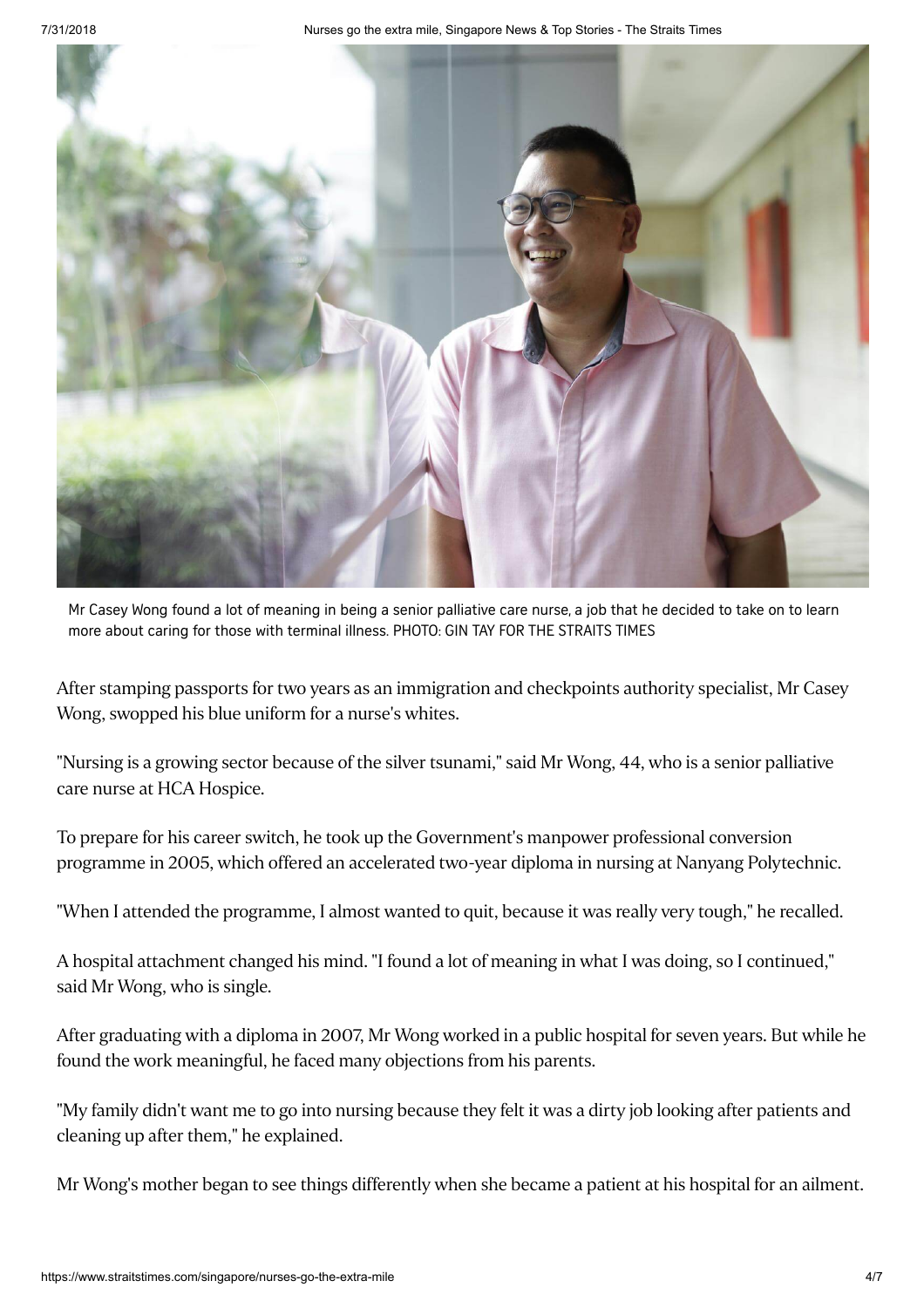In 2014, she was diagnosed with pancreatic cancer and went to Dover Park Hospice. Mr Wong decided to learn more about palliative care. He was drawn to the work and the regular working hours, so he joined HCA Hospice.

But palliative care does not take place entirely in a healthcare setting, he said. "As a palliative care nurse, I also conduct homecare visits to patients to manage their pain and symptoms well so that they can be in the comfort of their home."

In his work, he develops a friendship with his patients and their families. "This is not something that you will experience in a hospital because the time nurses get to spend with each patient is short. The care they provide is also short-term and it ends when patients are discharged," he said.

"I have many friends who ask me why I don't feel sad to be in palliative care, but I always say that there is nothing sad about it as there is a lot of meaning behind it."

#### **VOLUNTEER TRIP SPARKED HER INTEREST IN NURSING**



Madeleine Lam was a teenager in Mongolia when she saw nurses rendering first aid to others, prompting her to started her nursing career in a general ward and intensive care unit in Singapore General Hospital. PHOTO: GIN TAY FOR THE STRAITS TIMES

As a teenager on a volunteer trip to Mongolia to build homes, Madeleine Lam knew what she wanted to do with her life after seeing nurses in her team render first aid to others.

"After seeing them attend to team members who had fallen ill, I thought that if I had nursing skills, I would be able to use them to help the less fortunate," said Ms Lam, 30, now a homecare nurse.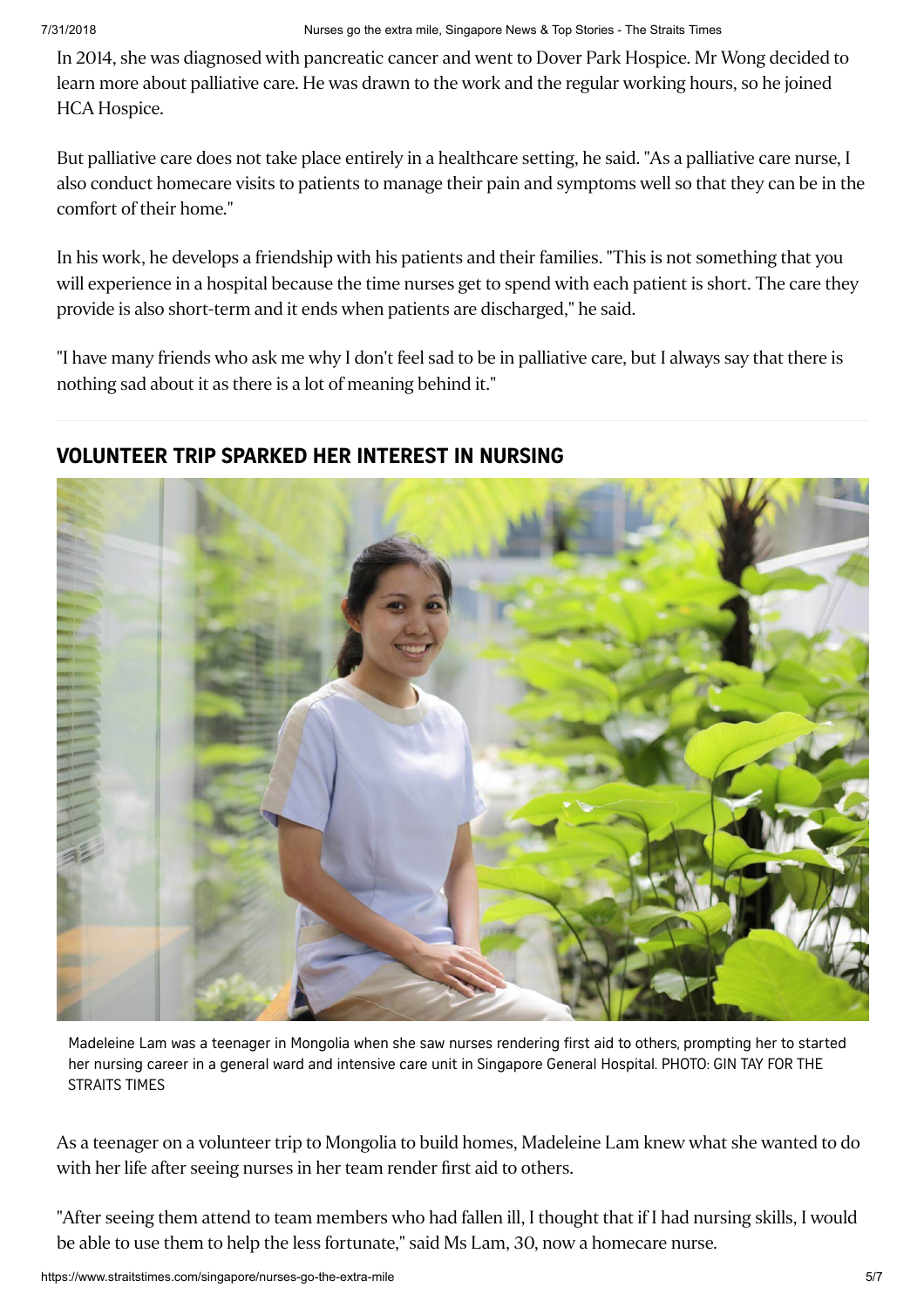7/31/2018 Nurses go the extra mile, Singapore News & Top Stories - The Straits Times

She started her nursing career in a general ward and intensive care unit in Singapore General Hospital in 2011 before moving on to operational work, managing hospital licensing and accreditation matters.

In 2015, she returned to nursing as she enjoyed working directly with patients. She joined the Home Nursing Foundation as a full-time homecare nurse.



[Related](https://www.straitstimes.com/singapore/health/more-patients-going-for-eye-screening-to-detect-problems-early) Story

**War on diabetes: More patients going for eye [screening](https://www.straitstimes.com/singapore/health/more-patients-going-for-eye-screening-to-detect-problems-early) to detect problems early**

Related Story **[Scholarships](https://www.straitstimes.com/singapore/scholarships-for-189-to-pursue-studies-in-healthcare) for 189 to pursue studies in healthcare**  $\rightarrow$ [Related](https://www.straitstimes.com/singapore/health/nurses-to-take-on-wider-community-care-roles) Story **Nurses to take on wider [community](https://www.straitstimes.com/singapore/health/nurses-to-take-on-wider-community-care-roles) care roles**  $\mathbf{\Sigma}$ Related Story  $\rightarrow$ 

**[Breastfeeding](https://www.straitstimes.com/singapore/health/breastfeeding-cuts-risks-of-heart-disease-diabetes-in-mothers) cuts risks of heart disease, diabetes in mothers**

Ms Lam visits a patient once or twice a month to once a week, depending on the care needed. In a day, she sees six to nine patients. Most require long-term care, which can stretch into years.

Patients usually pay for the care, although the foundation also gives financial aid to those who need it.

"Being a homecare nurse is gratifying because I get to look after patients right in their own homes, and I get to journey with them."

Homecare can be challenging. "The hospital tries to create a sterile environment but on a home visit, you don't know what the patient's home will be like... it may be infested with cockroaches or bedbugs, or it may be so cluttered you don't have space in which to do the procedure."

If a home is dirty, she will often contact a social worker to see if volunteers, or a cleaning service, can be found to come and clean it.